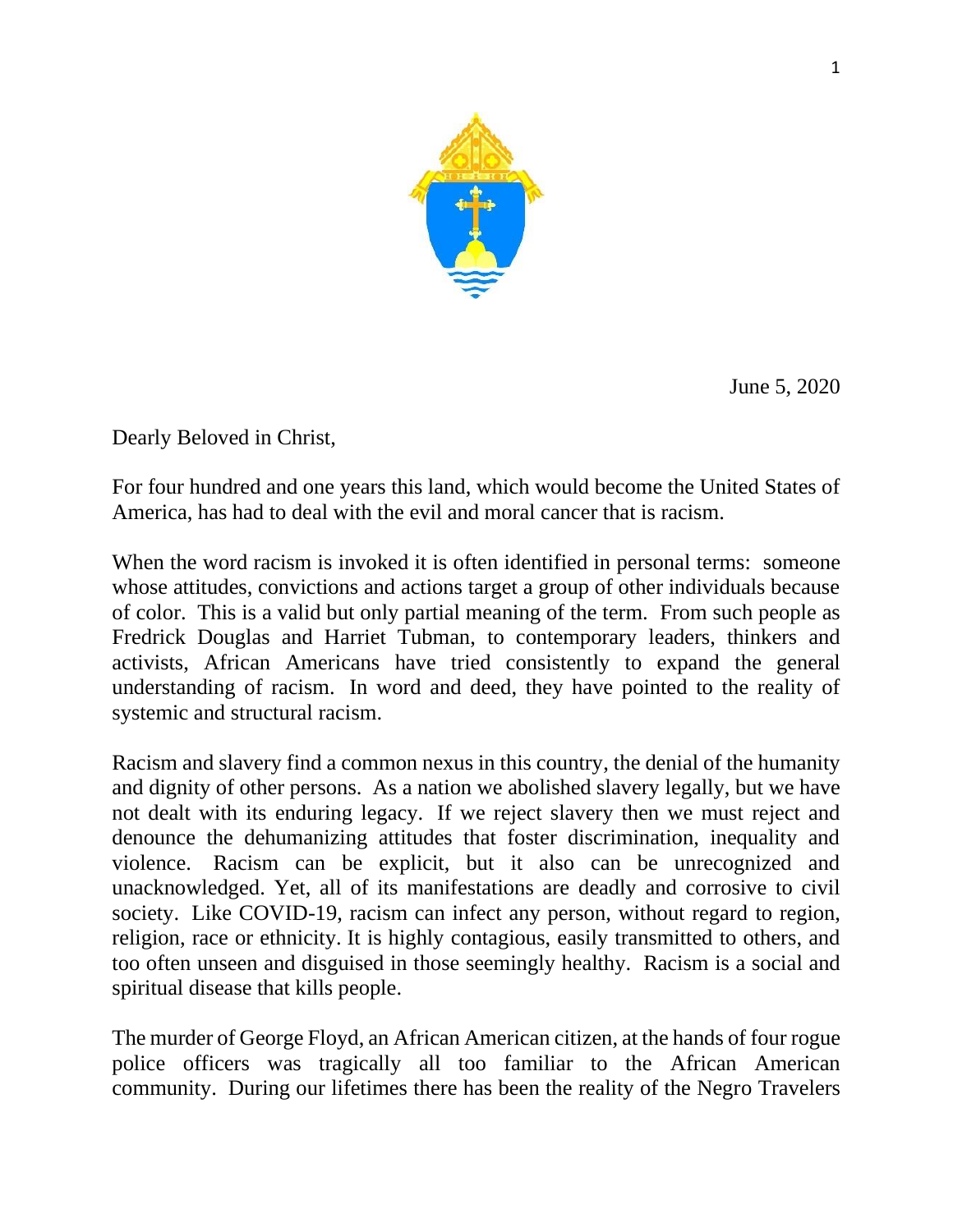2

Green Book, identifying locations where African Americans stop and stay in our country with less likelihood of being attacked. We have seen the Ku Klux Klan's brutal lynchings of innocent black people. And we have now again witnessed heinous violence perpetrated by some who were entrusted with the duty to protect. George Floyd's death makes clear that racist premises and attitudes, often implicit, are woven through basic structures—political, legal, economic, cultural and religious—in the United States.

The earliest days of my priesthood were lived in Washington, D.C. on 16<sup>th</sup> St. in the heart of the city. I was there the night Dr. Martin Luther King, Jr. was assassinated. The city was set ablaze with 700 fires, tanks lined the streets around the White House and soldiers with bayonets stood on every corner. The killing of Dr. King sparked despair and rage throughout the African American community in the United States. Since then there have been important and meaningful advances of civil rights and the election of an African American President. But to know that fifty years later four police officers would see themselves entitled to murder a black man with impunity makes clear how far we must yet go to achieve racial equality.

In the weeks following Dr. King's assassination in 1968, during the time of the Poor People's March on Washington, I joined the individuals and families at Resurrection City at the Lincoln Memorial. Off duty police officers hurled tear gas at our encampment and shouted vile profanities at us. I did not then, and we do not now judge all police officers on the basis of the reprehensible, criminal acts of those few who betray their brothers and sisters in uniform. The vast majority of police officers, very notably in Boston through the leadership of Commissioner Gross, serve as heroic, selfless first responders who take seriously their mission and face danger to protect others.

The antidote to the poison of racism is community and solidarity. The protests in response to George Floyd's murder, in my view, have been predominantly peaceful and focused on the urgent need to address racism as a systemic, cultural, and legal reality. Some violent protesters and out of town infiltrators, few in number but by intention disproportionately visible, had interest in neither justice nor its achievement. As Governor Baker stated, they should be legally punished and should not be able to tarnish the greater significance of the peaceful marches and demonstrations we have witnessed.

We recognize that the Catholic Church in the United States must contend with our historical complicity in slavery and our need for racial healing. However, an important part of the legacy of the Catholic faith is our social teaching. The Catholic